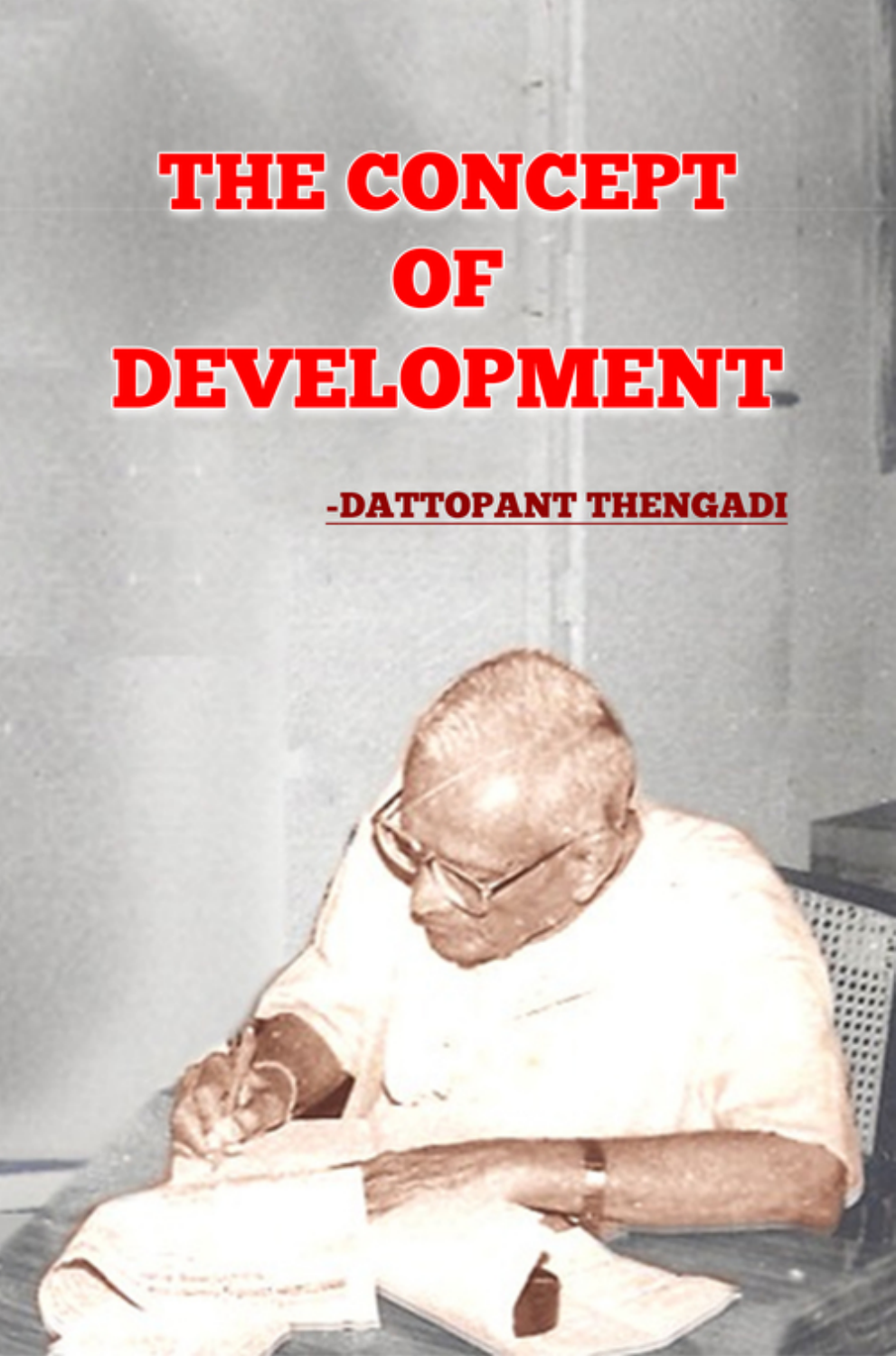## THE CONCEPT OF DEVELOPMENT

Shri. Dattopant Thengadi

### AKHIL BHARATIYA VIDYARTHI PARISHAD

43RD NATIONAL CONFERENCE **CHENNAI** 25-28 DEC 1997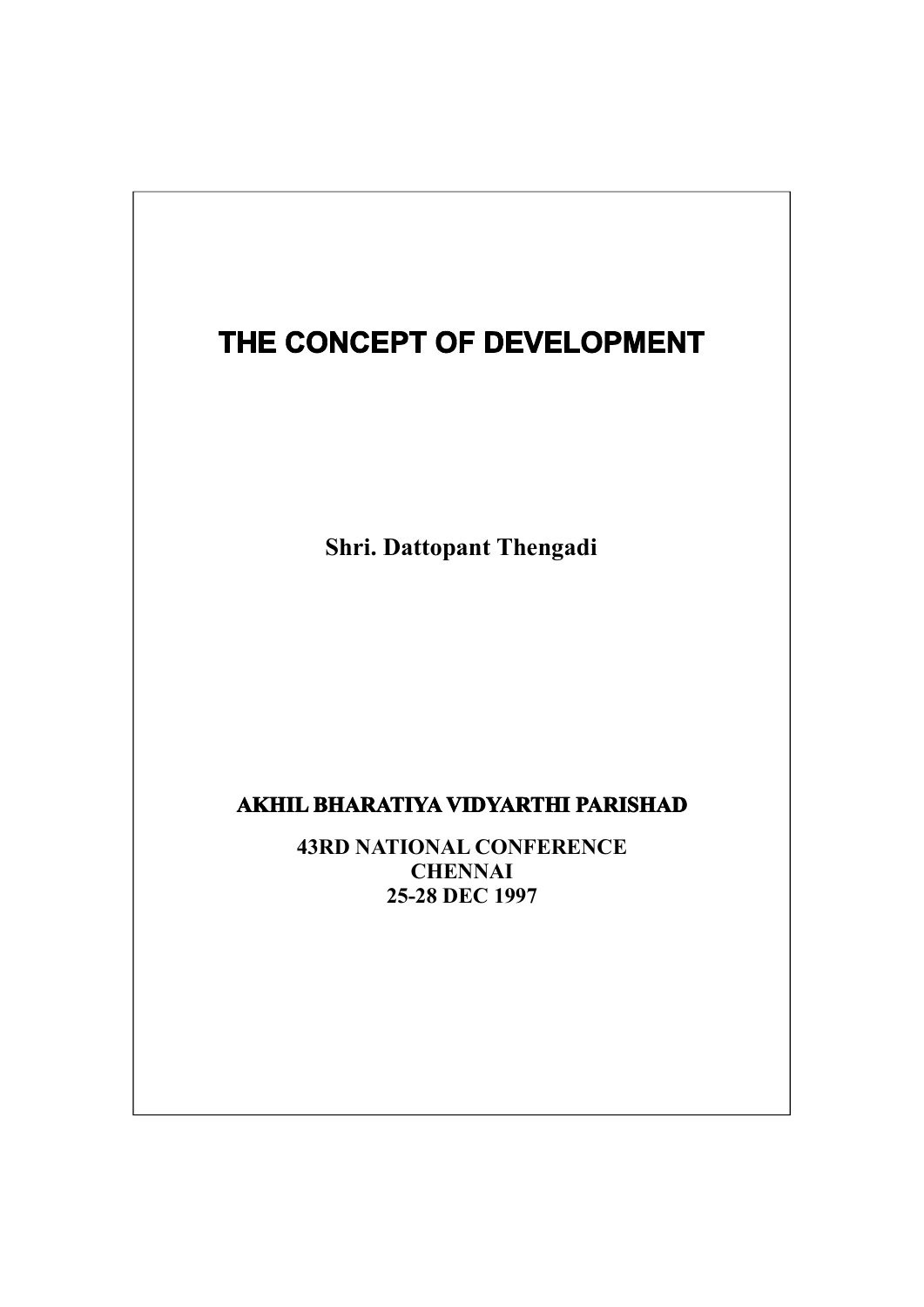#### THE CONCEPT OF DEVELOPMENT

There is a general misconception that the concept of Development is a recent one and that this phenomenon was initiated only after the end of the second world-war. True, the first most renowned advocate of the idea of progress, which was synonymous with development, was one French Philosopher Condorcet (1743-94). But, in fact the idea of development is as old as the process of human thinking. What Darwin traced through his theory was the process of development right from the beginning of life on this planet.

Take the case of European history. What were Socrates, Plato and Aristotle aiming at, during the earliest period of Greek city states? Efforts for development were never discontinued throughout the historical period, though the nature of efforts differed from time to time and country to country, according to the differing demands of the situations. Have a cursory glance at the entire canvas, from ancient Greece through ancient Rome, the middle ages, Italian Renaissance, German reformation, geographical discoveries and overseas expansion, rise of nation states in Western Europe, Scientific revolution and enlightenment, age of democratic revolutions and post revolutionary Europe, to the post 1945 Europe. During every period we come across great humanitarian thinkers whose sole object of life was Developmentthough this specific term was not in vogue. Then what inspired the founders of various religions and 'Ism's'? The Guevara and Friar have spelt out the motivation behind all revolutions-right from the Roman Revolution of 509 BC to modern coups. Original motivation of the revolutionaries was the same. With the same object in view, the advocates of democracy, launched constitutional struggles in the different European countries. A surprise fact is that though monarchs in general were self-centered and anti-people,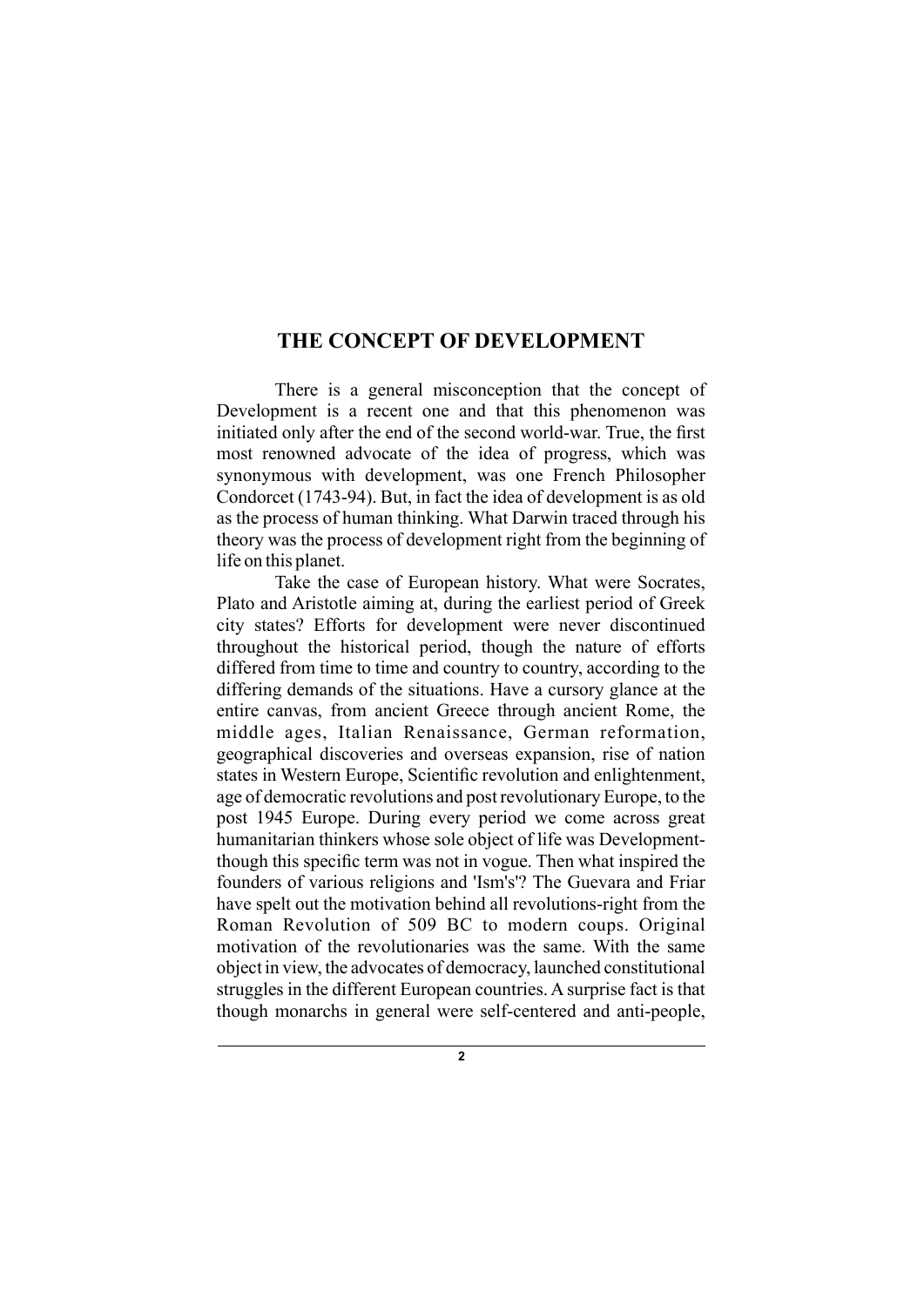some of them took great pains to ensure that their subjects benefited by the process which we now term as 'Development'. These enlightened despots were Peter the Great, Frederick the Great and Charles the Great (Charlemagne).

In Brief, the term development might have gained or given currency after June 1945, but the under lying idea is as old as life itself.

The difficulty with western thinking is that it is always compartmentalized, fragmentary. Ours is always integrated and holistic. They feel that solutions to economic problems can be found through the study of economics, to political problems through the study of political science and so on. This is lopsided thinking. Without taking simultaneously into consideration the various non-economic factors, it is impossible to have correct diagnoses of any economic malady and to think of the appropriate remedial measures. This holds good about all other fields- whether political, social or cultural. The importance of non-economic factors in the consideration of economic problems cannot be minimized. For example, L.T. Hobhouse has the following remark about "Social factor".

Take away the whole social factor and we have got Robinson Crusoe, with his salvage from wreck and his acquired knowledge, but the naked salvage living on roots, berries and vermin. While considering human welfare, the non -economic materialistic factors cannot be ignored. For example geographical position of this country, its climate, rivers, mountains, natural harbours, peace and security, or natural resources of the country such as land, water, forests, mineral resources, agricultural potentialities, (general development in other countries), etc.

Thus non-economic materialistic factors not amenable to money measurement have also a role to play in this respect.

But that is not all. In his 'open secret of economic growth' (1957) David McCord Wright observed:

'The fundamental factors making for economic growth, are non-economic and non materialistic in character. It is the spirit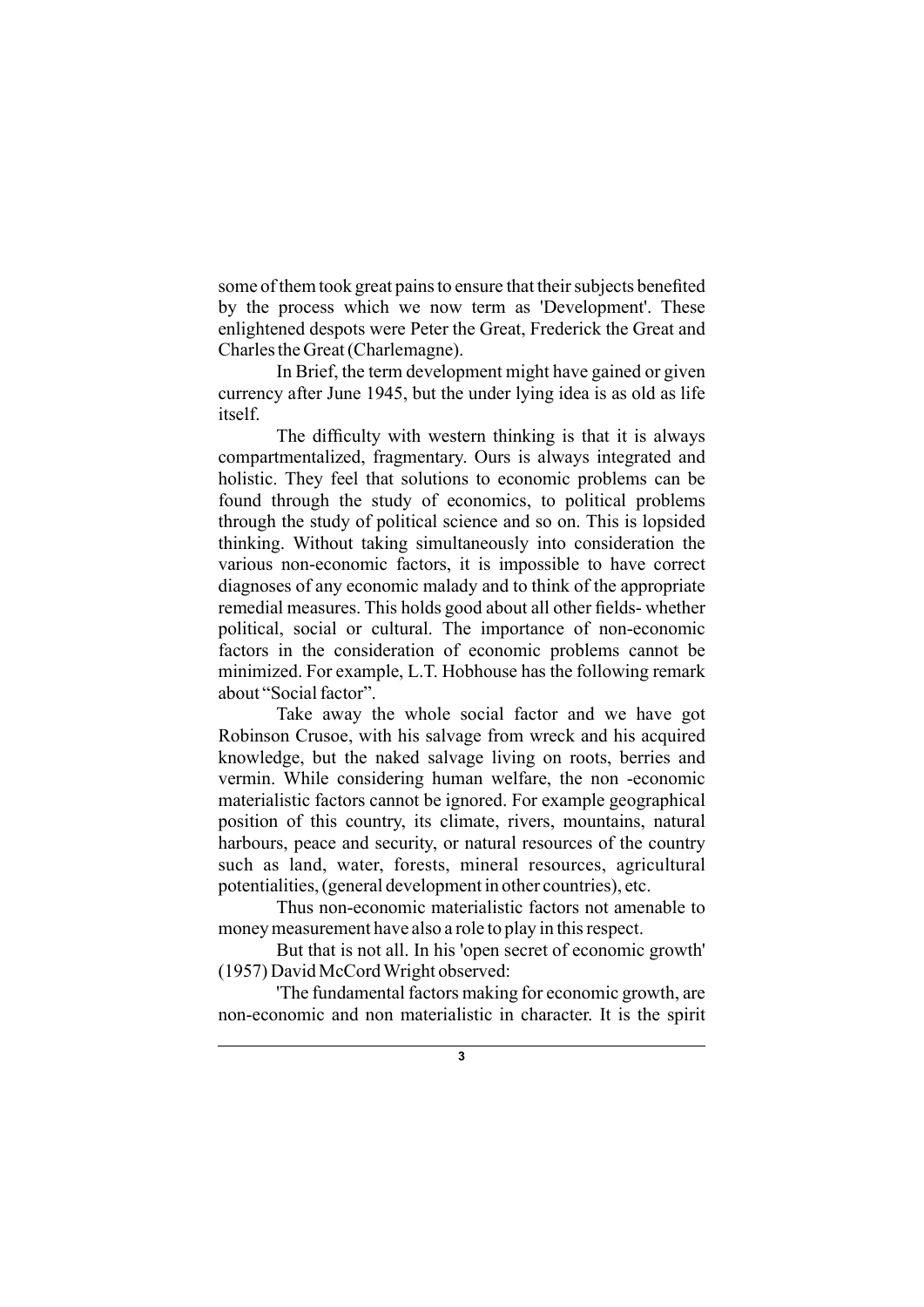itself that builds the body'.

It is necessary to take into consideration the drastic differences between the two approaches, the Western and the Hindu.

| <b>WESTERN</b>                                                     | <b>HINDU</b>                                                              |
|--------------------------------------------------------------------|---------------------------------------------------------------------------|
| Compartmentalized thinking                                         | Integrated thinking                                                       |
| Man-a mere material being                                          | Man-a physical, mental,<br>intellectual-spiritual being                   |
| Subservience to artha-kama                                         | Drive towards Purushartha chathushtayam                                   |
| Society, a club of self-centered individuals.                      | Society, a body with all individuals therein<br>as its limbs.             |
| Happiness for oneself                                              | Happiness for all                                                         |
| Acquisitiveness                                                    | 'Aparigraha' (Non-possession)                                             |
| Profit-motive                                                      | Service motive                                                            |
| Consumerism                                                        | Restrained consumption                                                    |
| Exploitation                                                       | 'Antyodaya'                                                               |
| Rights-Oriented consciousness of others'<br>duties                 | Duty-oriented consciousness of others<br>rights                           |
| Contrived scarcities                                               | Abundance of production                                                   |
| Monopoly capitalism through various<br>device                      | Free competition without manipulated<br>markets                           |
| Economic theories centered around<br>wage-employment               | Economic theories centered round<br>self-employment.                      |
| An ever-increasing army of the proletariat                         | The ever increasing sector of Vishva karma<br>(Self-employment)           |
| Ever widening disparities with quality                             | Movement towards equitability and equality                                |
| The rape of Nature                                                 | The milking of Mother Nature                                              |
| Constant conflict between individual<br>the society and the Nature | The complete harmony between an<br><i>individual, society</i> and nature. |

\*For example, agents, brands, copyrights, trade names, licenses, quotas, protective tariff, cartels, pools, trusts, holding companies, or inter-corporate boards of directors, inter-corporate investments, etc.

These are entirely different paradigms. Every society is free to choose its own mode on 'Take all, or Leave all' basis.

The United Nations (UN) took cognizance of this problem first in its 1951 report dealing with the problems of development of the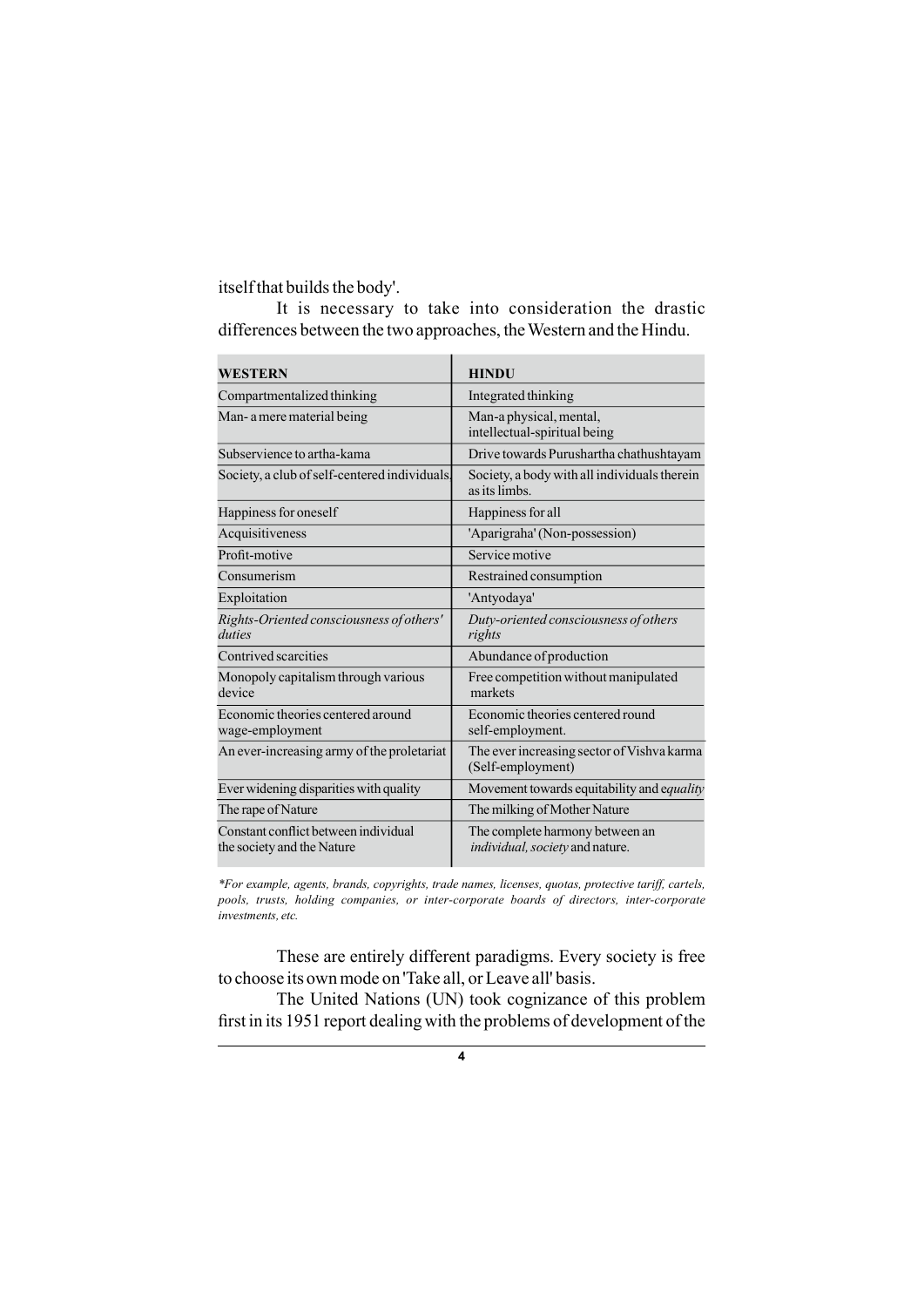underdeveloped countries. It was a major landmark in this respect. Dr. D.R. Gadgil was associated with the preparation of that UN Report.

Dr. Gadgil had correct perception of the problem, unfortunately, the Western thinking on the subject became wayward, and Pandit Nehru, as usual, came under the influence of the West and Dr. Gadgil could not persuade Pt. Nehru to his line of thinking which was of the earth, earthly.

Development Economics has appropriated many concepts from Growth Theories. Unfortunately, our economists are blindly following the western patterns. They are capable of working out growth theories suited to our conditions. But they stubbornly refuse to conduct self-thinking. They are so enamoured of western theorists that if they get disillusioned by one theory, they will, instead of using their own intellect, rush in search of some other western theory which they can catch hold of. They may accept that Marx as well as Adam Smith, J.S. Mill, Richards and Malthus have become outdated. They may be skeptic about the relevance of Alfred Marshall, Wicksell, Gunner Myrdal and Keynes, to the present day conditions. But they will refuse to conduct their own independent thinking. Instead they will feel homely with the five stages of Economic Growth enumerated by Prof. Rostow and get busy in discussing whether we have reached his third, take off stage so as to pass over to his fourth Drive to Maturity, leading to the stage of high mass consumption.

We are following Western models of growth, while Westerners themselves are progressively realising their futility. For example the last year's United Nation's Report on Human Development frankly states that what they have achieved so far was 'jobless growth', 'ruthless growth', 'violent (peaceless) growth' and 'futureless growth'.

But immediately after the Report was published, the chairman of the U.N.D.P., under whose guidance the Report was prepared was asked to quit his post, and the Report published this year does not touch this subject with a pair of ton.

But this ostrich-like attitude has only highlighted the failure of their growth models. What particular factors have been responsible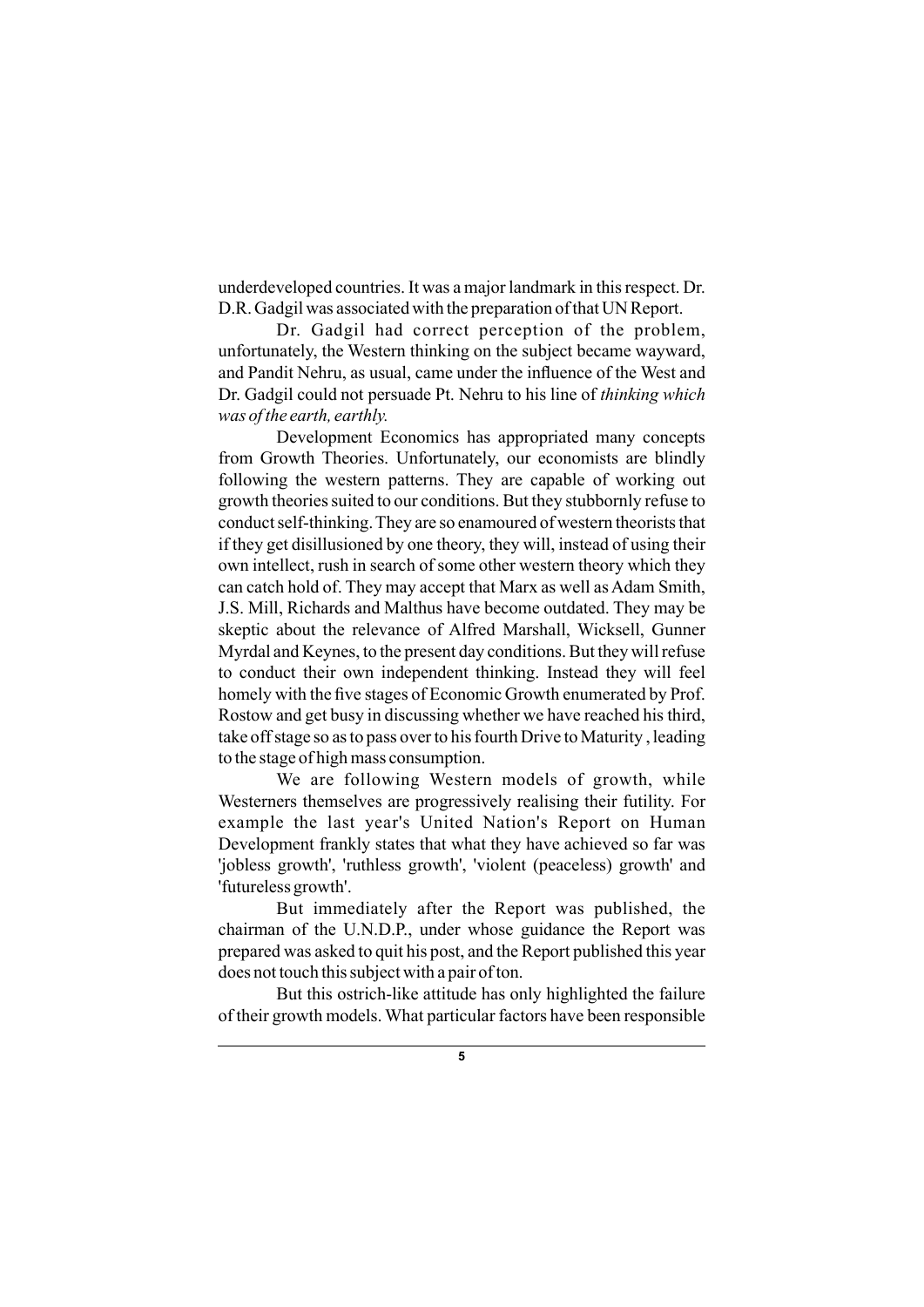for their failure?

Their object is material prosperity of a few, not happiness for all; profit-maximization of fewer and fewer persons. Naturally, their parameters are purely materialistic G.D.P., G.N.P., national wealth, national income, per capita income, balance of payment position etc. They are least concerned about the problems like inflation or unemployment.

Is this purely materialistic concept adequate? Can it ensure happiness for even the few who are its clients? Happiness of an individual includes happiness at all levels, physical, mental, intellectual and spiritual. Material Prosperity may lead to physical happiness- though this is also doubtful. The mental, the intellectual, the spiritual happiness are beyond its jurisdiction. So, 'development' for what, material prosperity of a few at the cost of 80% people in the world. Even from purely materialistic point of view, this term has become fraudulent after the arrangement of GATT negotiations, like hegemonism parading under the banner of globalisation.

In the first place, why this lopsided concept has been accepted as 'development'? The excuse given is the non physical aspects of human happiness are not amenable to measurement by monetary standards. This is putting the cart before the horse. The indices that are being used in the context of material prosperity may not be useful in this context. But there can be different methodology, and it was developed, scientifically in our country by thinkers led by Patanjali. We had a balanced and comprehensive view of human development leading to perfect human happiness.

Material prosperity (samutkarasha ) coupled with spiritual elevation (nisrevas), both being the two facets of the same coin, together were termed as prabhav by Maharshi Vyasa who declared,

## Prabhavarthahi bhootanam Dharrna pravachanam kritam Yat syat prabhav samyukthah sa dharrna ithi nischayaha

धर्रणा इति निश्चयः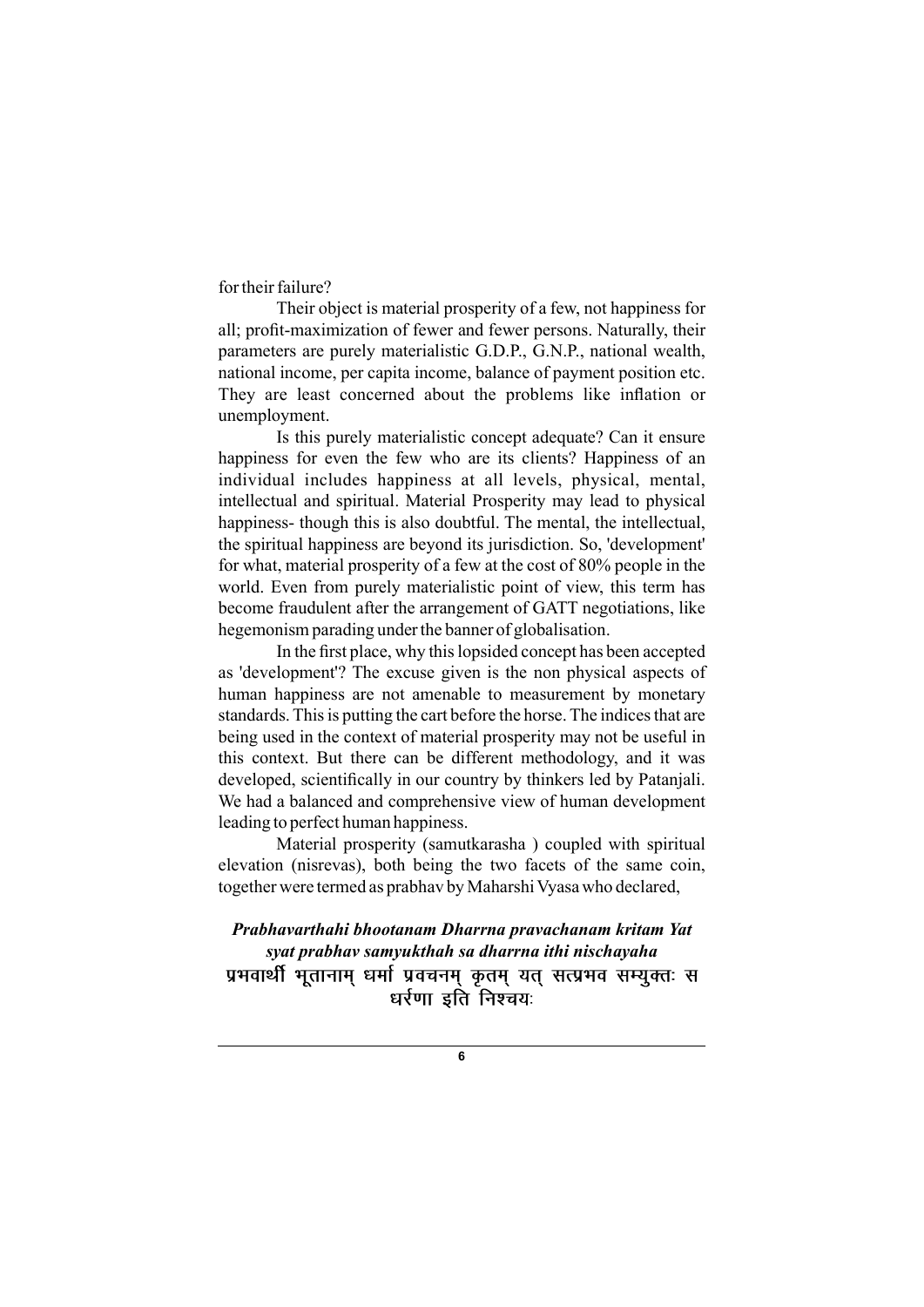For the material and spiritual progress of the beings, dharma was narrated. What is accompanied by the material and spiritual progress that indeed is Dharma.

This subject has been dealt with at length by different thinkers at different forums. Here suffice is to say that our methodology has been tried and tested and found to be perfect after the experience of centuries. Therefore, the lame excuse that whatever is not amenable to money measurement should not be included in the definition of 'development' is not tenable.

Coming to brass tacks, the term 'development' is being today used by global conspirators to promote their nefarious designs. This fraud has been conclusively exposed from the forum of Swadeshi Jagaran Manch. Therefore, without going into the details, let us find out what type of impact 'development' can have on the concerned countries.

Every culture has its own model. The model of development brought over from another cultural setting, or imposed by alien vested interests, can be disastrous. Ivan Illich, the famous author of 'Towards a history of needs'. 'Medical nemeses', 'Tools for conviviality and Deschooling Society', narrates his Mexican experience of the development myth". He looks at what development has meant to Mexico, not from the summit where plans of development are prepared, and where implementation is reviewed, not from the statistics and theoretical indices that the bureaucracy and the technicians offer as evidence of "development" but the impact it has had on the life of the poor in the rural areas and slums erosion of means of subsistence and traditional skills, loss of self-reliance and dignity and solidarity of communities, spoliation of nature, displacement from traditional environments, unemployment, bull-dozing of nature, displacement from traditional self-reliant communities into the cash economy, cultural rootlessness, and corruption in politics. He asks whether this is development. This is the price that is being paid for a blue print of development that has no relation to the condition and goals of the communities that are described as the beneficiaries of development.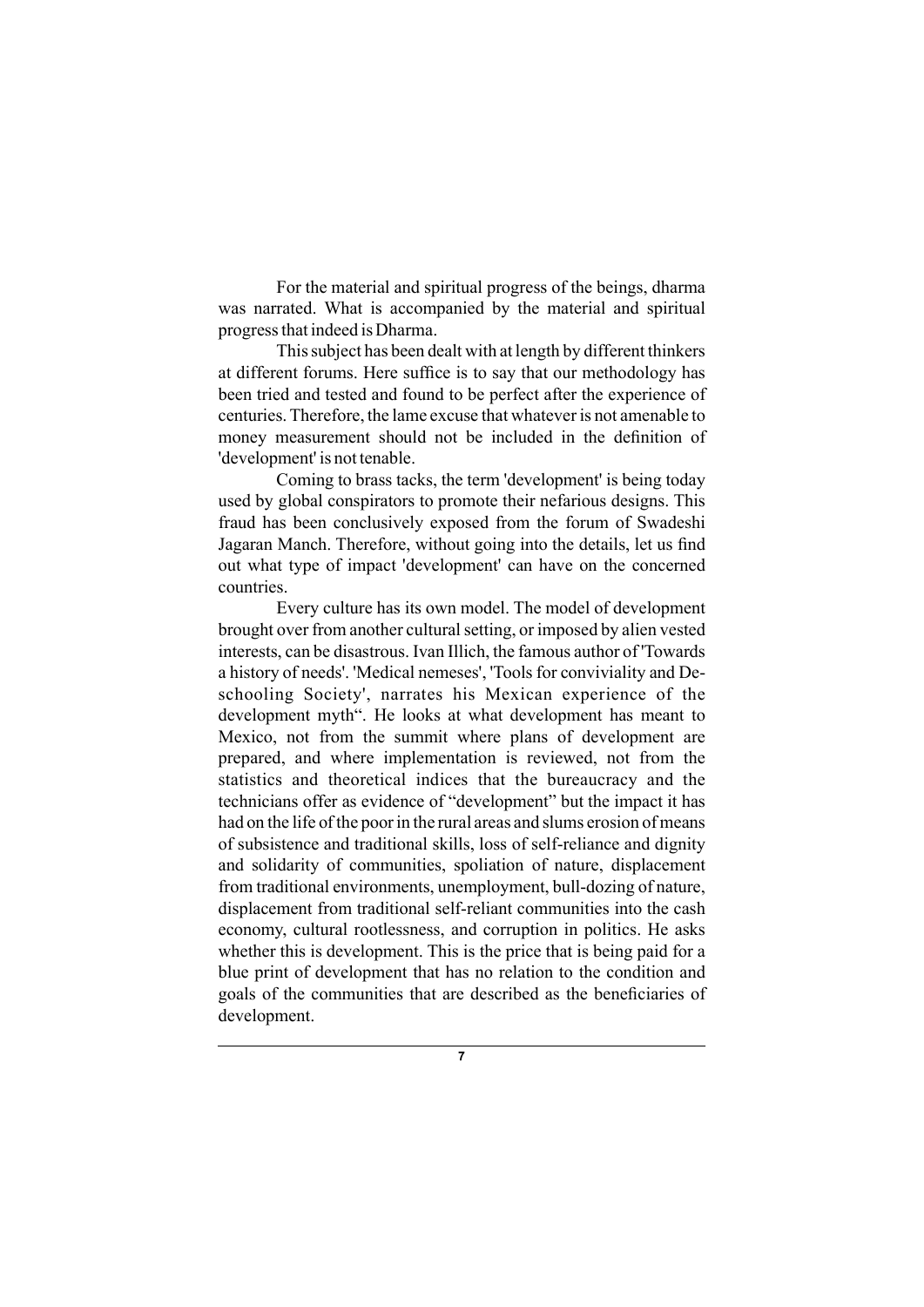Sarcastically, he observes:

"Development is an oozy term that is currently used for housing project, for the logical sequence of thought, for the awakening of child s mind or the building of a teenager's breasts. But 'development always connotes at least one thing; a person's ability to escape from a vague, unspeakable, undignified condition called 'subdesarollo' or under development, invented by Ham' Truman on 10 January, 1949.

Seldom has a term been accepted all around the world, like this word, on the day it was coined. It became a term to spawn irrepressible bureaucracies".

And, again,

"Development means to have started on a road that others know better, to be on the way towards a goal that others have reached, to race up a one-way street. Development means the sacrifice of environments, solidarities, traditional interpretations and customs, to ever changing expert-advice. Development promises enrichment; and for the overwhelming majority, has always meant the progressive modernization of their poverty".

In conclusion Ivan Illich says, "The time has come to recognize development itself as the malignant myth whose pursuit threatens those among whom I live in Mexico. The "crisis" in Mexico enables us to dismantle development as a goal."

That his remarks were prophetic has been proved by subsequent events.

The challenge to the South' document prepared under the guidance of Dr. Manmohan Singh, who suffered from amnesia immediately afterwards, the report of the committee appointed by European community on the impact of latest technology on the unemployment problem, the rebuff given by China and Japan to certain U.S. moves, agitation of German workers against the 'Social clause', revolt of the French peasants demanding that their government should withdraw its signature from the agreement with USA, resentment of North American countries against NAFTA, armed rising of Mexican peasants against it the rout in Canadian